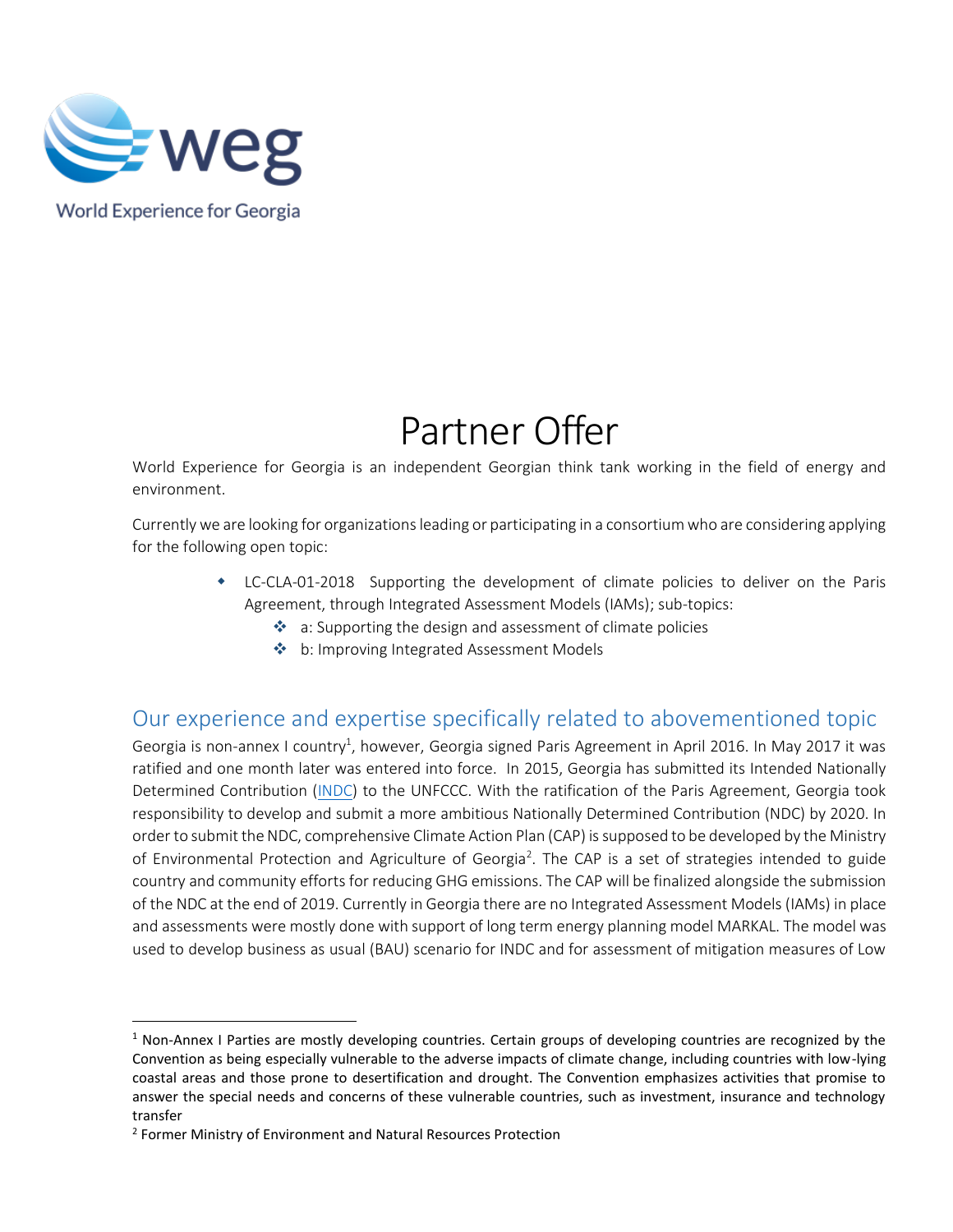Emissions Development Strategy (LEDS) which is currently under discussion in the Ministry. The model is also going to be used in assessment of mitigation actions and policies in Second Biennial Updated Report of Georgia.

WEG is actively involved in Climate Change policy development and reporting to the UNFCCC. We prepared National GHG Inventory, National Circumstances, the Mitigation Measures and Policies and Constraints & Gaps chapters for the First Biennial Updated Report (BUR) of Georgia to UNFCCC [\(Link\)](http://unfccc.int/files/national_reports/non-annex_i_parties/ica/application/pdf/first_bur_-_georgia.pdf). This year we are leading the development of the major part of the Second BUR of Georgia, namely, National Circumstances, the Mitigation Measures and Policies and Constraints & Gaps chapters. We are assessing mitigation potential of the country, considering technical, environmental and economic aspects to identify concrete mitigation actions and policies to ensure the greenhouse gas (GHG) emission reduction relevant to the country's INDC. WEG's Lead Researcher is certified review expert of greenhouse gas inventories of Parties included in Annex I to the UNFCCC, who is actively involved in the review of EU countries national submissions.

Last year we developed recommendations to the Ministry of Environmental Protection and Agriculture of Georgia for involving public and stakeholders in the CAP elaboration process. The recommendation were accepted by the Ministry to be considered in CAP.

WEG has good experience in energy planning models. In 1998-2000 WEG experts were involved in development of Integrated Planning Model for Georgia (IPM) for capacity expansion planning for Georgian power sector. Since 2009 WEG has been working on development of MARKAL model for Georgia. WEG experts led both technical set up of the model as well as capacity building of the key stakeholders in energy planning. The model has been used as an analytical tool for economic and GHG emission reduction assessment of various policies, including climate change mitigation measures, within the development of country's strategic documents such as: country's energy strategy (currently in the process of development), National Energy Efficiency Action Plan (NEEAP), Low Emissions Development Strategy (LEDS), INDC, etc.

WEG has strong working links with the key stakeholders responsible for elaboration of national submissions to UNFCCC including NDC, namely, Climate Change Division of Ministry of Environmental Protection and Agriculture of Georgia, Environmental Information and Education Center, organizations and group of independent experts involved in preparation of Third National Communication, Biennial Update Reports, LEDS. Additionally, WEG has strong relations with academia. In 2015 WEG has established Institute of Energy and Sustainable Development at Ilia State University.

WEG is official supporter of recently launched project SINCERE financed by Horizon 2020. Our experts are going to be involved in the project activities. The aim of the project is to strengthen open international climate change research and innovation cooperation in support of the implementation of the Paris Climate Agreement.

More information on our ongoing and completed projects is available at [www.weg.ge](http://www.weg.ge/)

#### Please note that Georgia is Associate Country to Horizon 2020

# Why it can be beneficial for a consortium to involve an organization from Georgia?

- An organization from Georgia can participate in Horizon 2020 calls with the same rights as an organization from Member States (since spring 2016 Georgia is Associate Country to Horizon 2020)
- Involvement of Georgian organization in a consortium may help to make it more diverse